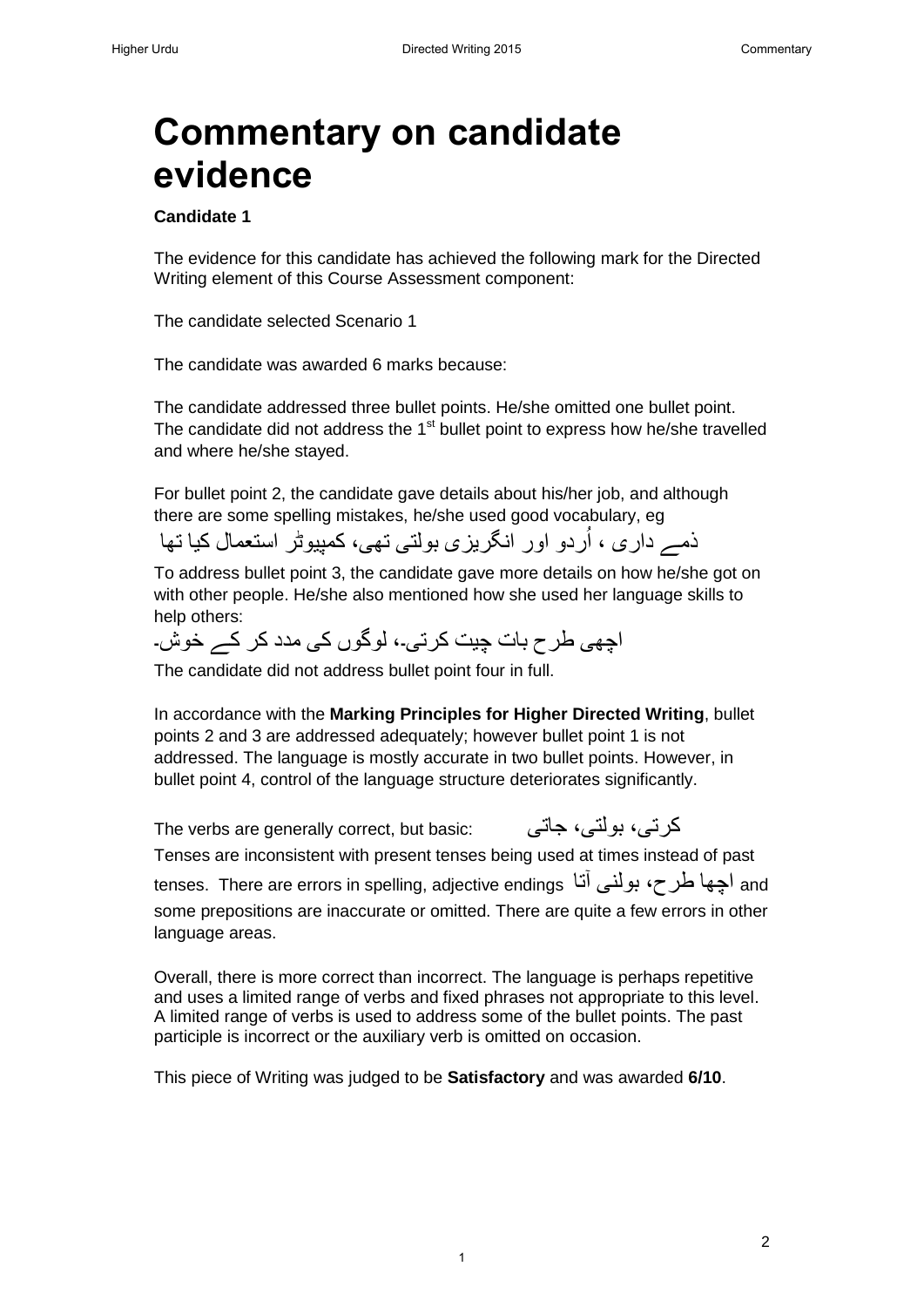# **Commentary on candidate evidence**

### **Candidate 2**

The evidence for this candidate has achieved the following mark for the Directed Writing element of this Course Assessment component:

The candidate selected Scenario 1.

The candidate was awarded 6 marks because:

All four bullet points were addressed.

For bullet point 1, the candidate did not write much detail about his/her journey. He/she only mentioned that he/she travelled by airplane and that he/she was picked up by car from the airport.

For bullet point 2, the candidate gave details about his/her job, and although there are some spelling mistakes, he/she used good vocabulary, eg اُستاد کی مددگار ، گفتگو کرنا، اُستاد کو رپورٹ دینا۔ اُ

For bullet point 3, the candidate gave details about his/her job as well as how he/she got on with small children in primary school and with teachers/colleagues.

For bullet point 4, the candidate mentioned that he/she learnt new skills and developed some qualities because of his/her work experience and he/she would recommend it to others.

مستقبل کے بار ے میں خود فیصلے، کام کا تجربہ، برداشت پیدا ہوئی ۔

In accordance with the **Marking Principles for Higher Directed Writing**, this is an example where the candidate is more adventurous, but less accurate. He/she used very good vocabulary, but made lots of spelling

mistakes. Most bullet points are addressed adequately; however one of the bullet points is not fully addressed. The grammar is mostly accurate in three bullet آئے ہوئے، کام کیا، پیدا ہوئی ,points. The verbs are generally correct

There are errors in spelling, adjective endings, and some prepositions are بٹھانا، ملتے تھے ، تا کہ، ساتھ ، .inaccurate

Overall, there is more correct than incorrect and it appears that the candidate can handle tenses (both past and future). here are some examples of detailed and complex language.

This piece of Writing was judged to be **Satisfactory** and was awarded **6/10**.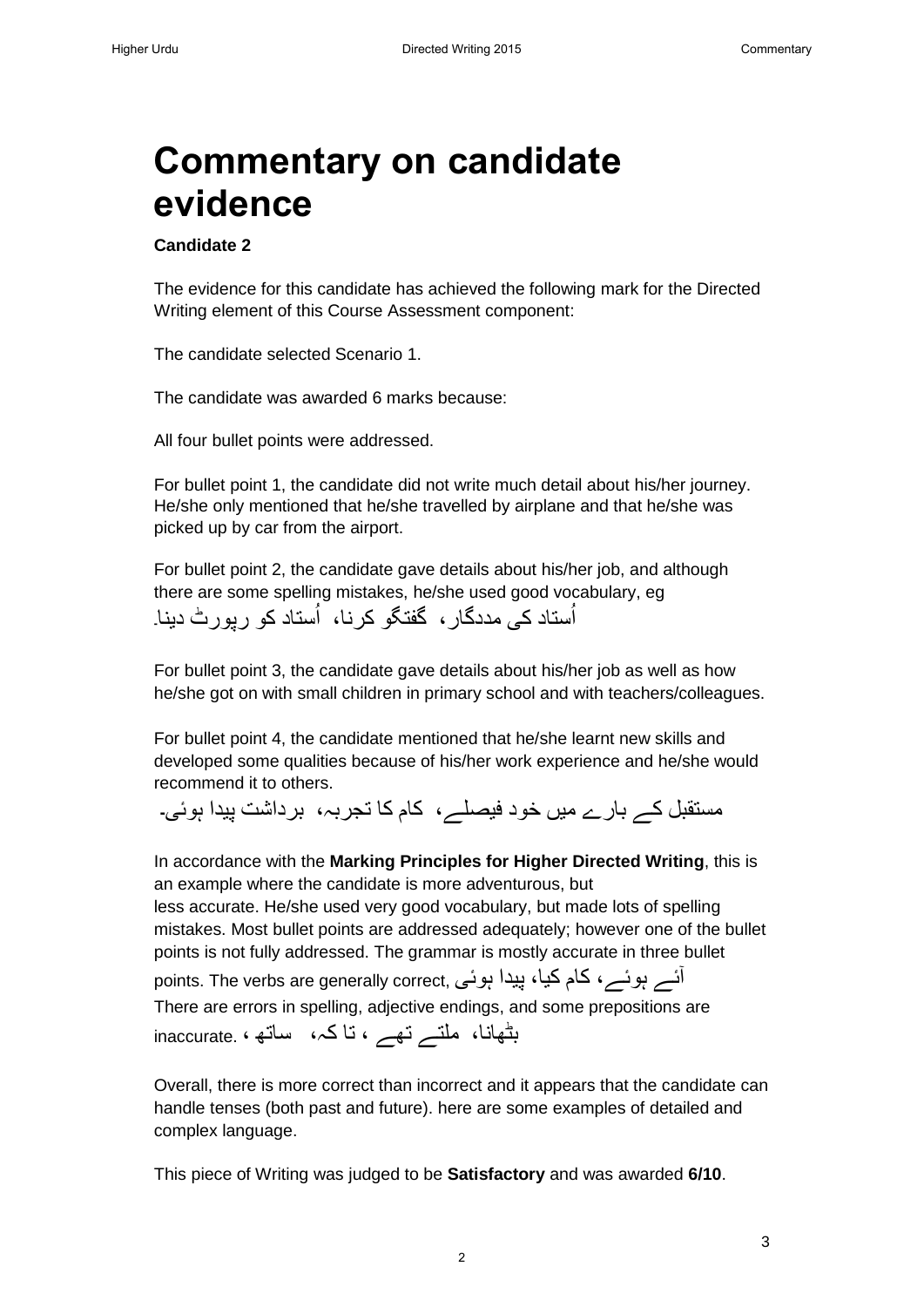4

# **Commentary on candidate evidence**

### **Candidate 3**

The evidence for this candidate has achieved the following mark for the Directed Writing element of this Course Assessment component:

The candidate selected Scenario 1.

The candidate was awarded 8 marks because:

All 4 bullet points were addressed.

For bullet points 1 and 2, the candidate gave very good details about his/her job as a teaching assistant and how he/she helped organise lessons and sports activities. Although there are some spelling mistakes, the candidate used good vocabulary, eg

بطور اُستاد، نوکری کے دوران، کھیلّوں کا انتظام۔

For bullet point 3, the candidate used effective vocabulary to describe his/her relationships with other colleagues.

عزت کرتی تھی، پسند کرتے تھے، دوست بن گئی

In bullet point 4, the content is very good and explains why the candidate would recommend such an experience to others.

مشورہ، خاص ، بچّے پسند ہیں،

In accordance with the **Marking Principles for Higher Directed Writing**, the content is clear and all bullet points are addressed.

The language is mostly accurate. Where the candidate attempted to use detailed and complex language, this is less successful, eg چھاتی کر بیٹھا میں کرسی

تھی

A range of verbs is used accurately, and tenses are generally consistent and accurate. There are a few errors in spelling. The language used is detailed and complex in bullet points 3 and 4.

The candidate is comfortable with the first person of the verb and generally used a different verb in each sentence. The sentences are generally complex and تیار کرتے،ا بھی بھی باتیں، ضرور دوں گی۔ . .mainly accurate

Overall the writing is competent and essentially correct. This piece of Writing was judged to be **Good** and was awarded **8/10**.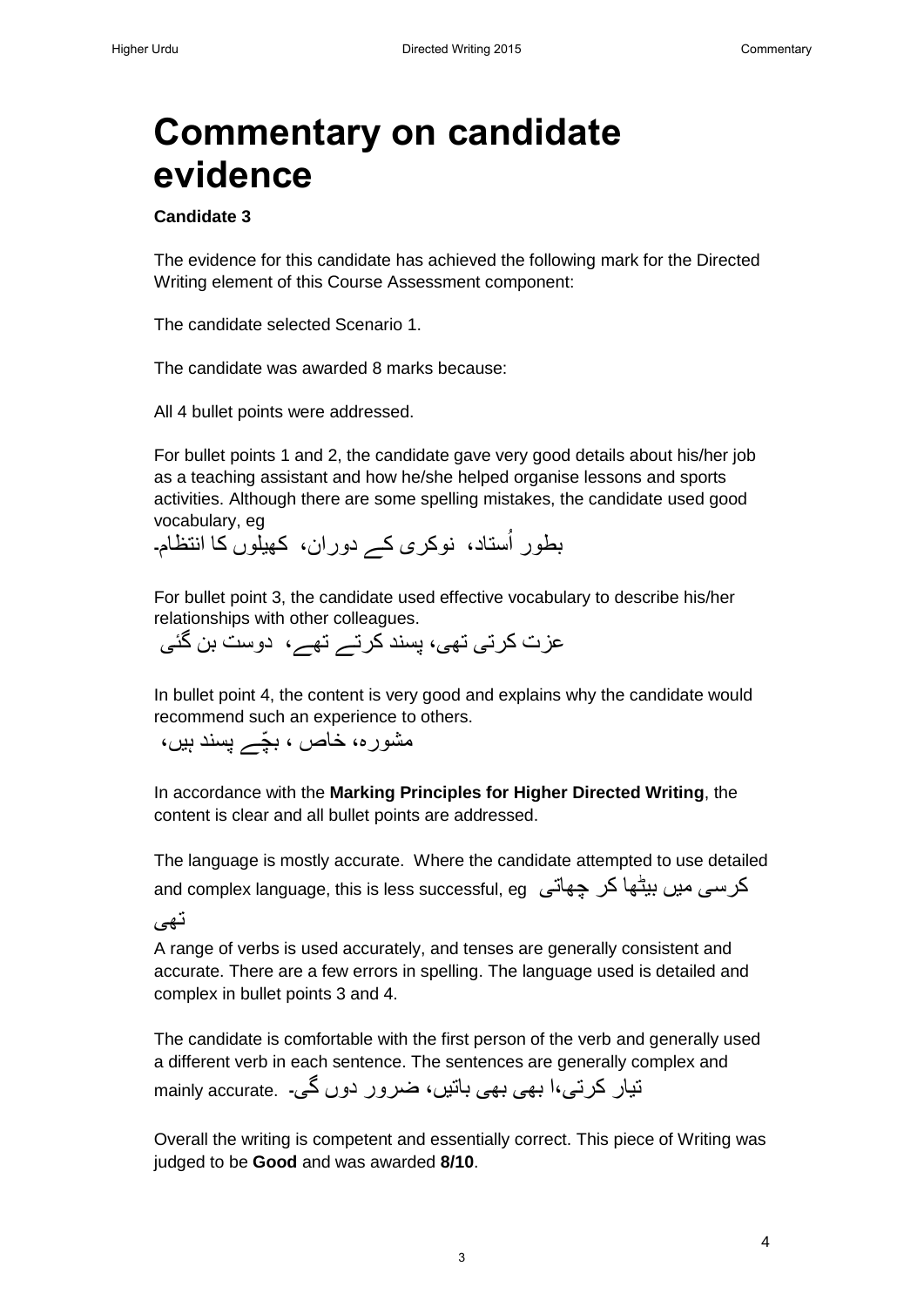# **Commentary on candidate evidence for**

### **Candidate 4**

The evidence for this candidate has achieved the following mark for the Directed Writing element of this Course Assessment component:

The candidate selected Scenario 1.

The candidate was awarded 10 marks because:

All four bullet points were addressed.

For bullet point 1, the candidate wrote about how he/she travelled, but does not give any further details.

For bullet point 2, the candidate gave details about his/her job. Although there are some spelling mistakes, he/she used good vocabulary eg

بیرے کے طور پر، کھانا پیش کرنا، پکوان کے بارے میں معلومات

For bullet point 3, the candidate provides more details about how he/she got on with others at his/her job place.

کام کرنے والے اچھے تھے، گھل مل گئی، مدد کرتے تھے

For bullet point 4, the candidate described why he/she would recommend this type of job to others and what he/she has learned and/or gained.

مشور ہ دوں گی، موقع کا فائدہ اُٹھائیں، نئی چیزیں سیکھتے ،

In accordance with the **Marking Principles for Higher Directed Writing,** the candidates provides additional relevant information.

Although there are some spelling errors, overall there is a very good impression. A comprehensive range of verbs is used accurately and tenses are consistent and accurate. There is evidence of confident handling of all aspects of grammar and accurate spelling, although the language may contain a number of minor errors. The candidate attempts to go beyond the range of the task. The language used is detailed and complex. There is a good use of adjectives, سستی قیمت، دل کے بہت اچھے، اپنے جیسے adverbs, prepositional phrases نوجوانوں

A comprehensive range of verbs/verb forms, tenses and constructions is used. The candidate is comfortable with the first person of the verb and generally uses a different verb in each sentence. Sentences are mainly complex and accurate. The language flows well. The content is comprehensive.

4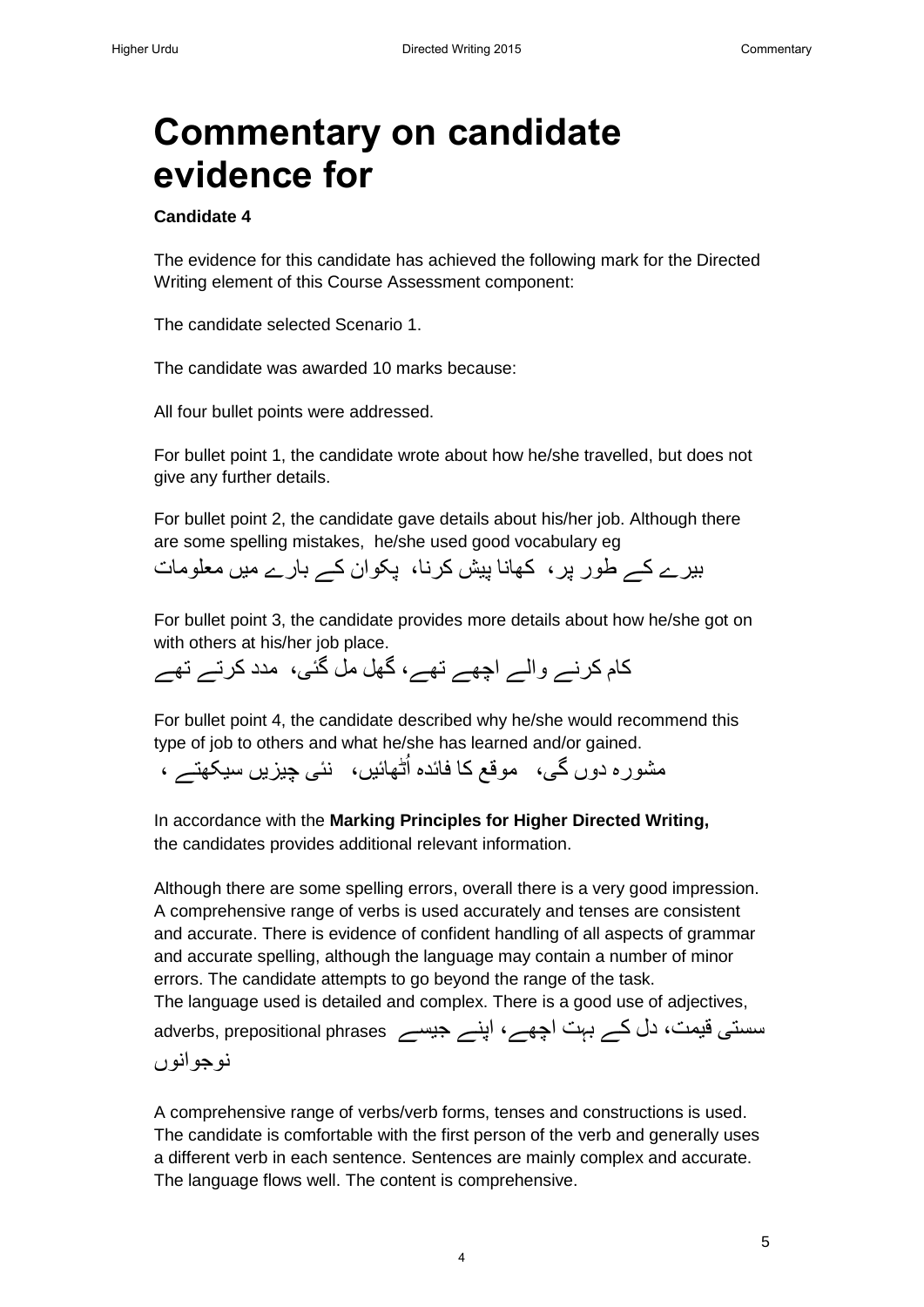5

This piece of Writing was judged to be **Very Good** and was awarded **10/10**.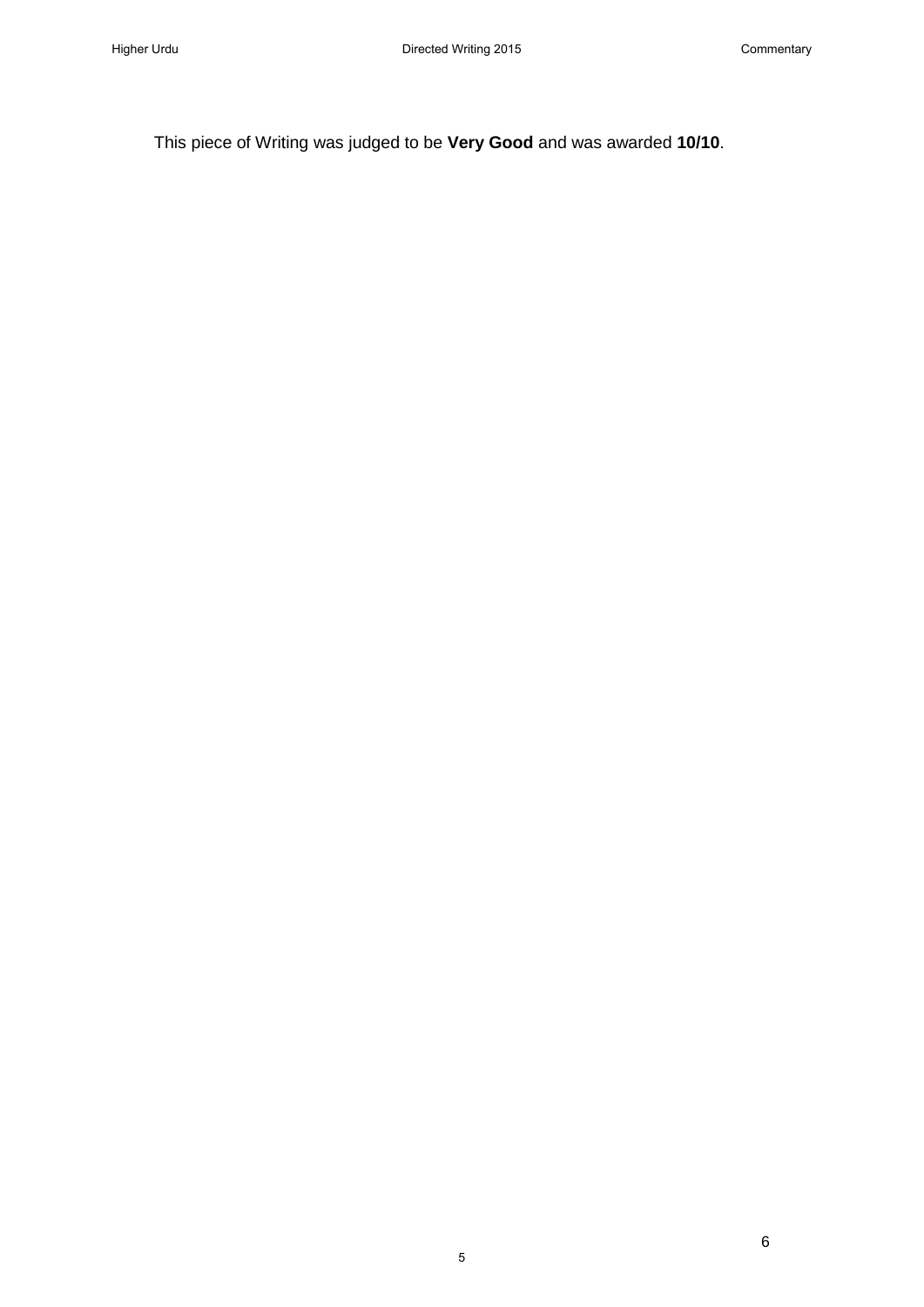# **Commentary on candidate evidence for**

### **Candidate 5**

The evidence for this candidate has achieved the following mark for the Directed Writing element of this Course Assessment component.

The candidate selected Scenario 1.

The candidate was awarded 10 marks because:

All four bullet points were addressed.

For bullet point 1, the candidate wrote about how he/she travelled and gave details about how he/she reached her destination.

For bullet point 2, the candidate gave details about his/her job. Although there are some spelling mistakes, he/she used effective vocabulary, eg

بیرے کے طور پر، کھانا پیش کرنا،خوش آمدید کہنا

For bullet point 3, more details about how he/she got on with colleagues are included.

مل جل کر کام کیا، بہت اچھے تھے، زبان ایک جیسی نہ تھی

For bullet point 4, the candidate describes why he/she would recommend this type of job to others and what he/she has learned and/or gained from it.

مشورہ دوں گی، دل کو سکون ملتا ہے، خود اعتمادی پیدا ہوتی ہے ،

In accordance with the **Marking Principles for Higher Directed Writing,** the candidate also provided additional relevant information. Although there are some spelling errors, overall the piece gives a very good impression.

A comprehensive range of verbs is used accurately and tenses are consistent and accurate. There is evidence of confident handling of all aspects of grammar and accurate spelling, although the language may contain a number of minor اُردو اچھی ہو گئی، دلچسپی رکھتے، کبھی کبھی میں، پسند کا کام .errors کرنے سے۔

The candidate attempts to go beyond the range of the task. The language used is detailed and complex. There is an effective use of adjectives, adverbs,

خانساماں کے ساتھ، خوش اخالق آدمی ، اپنے جیسے phrases prepositional نوجوانوں